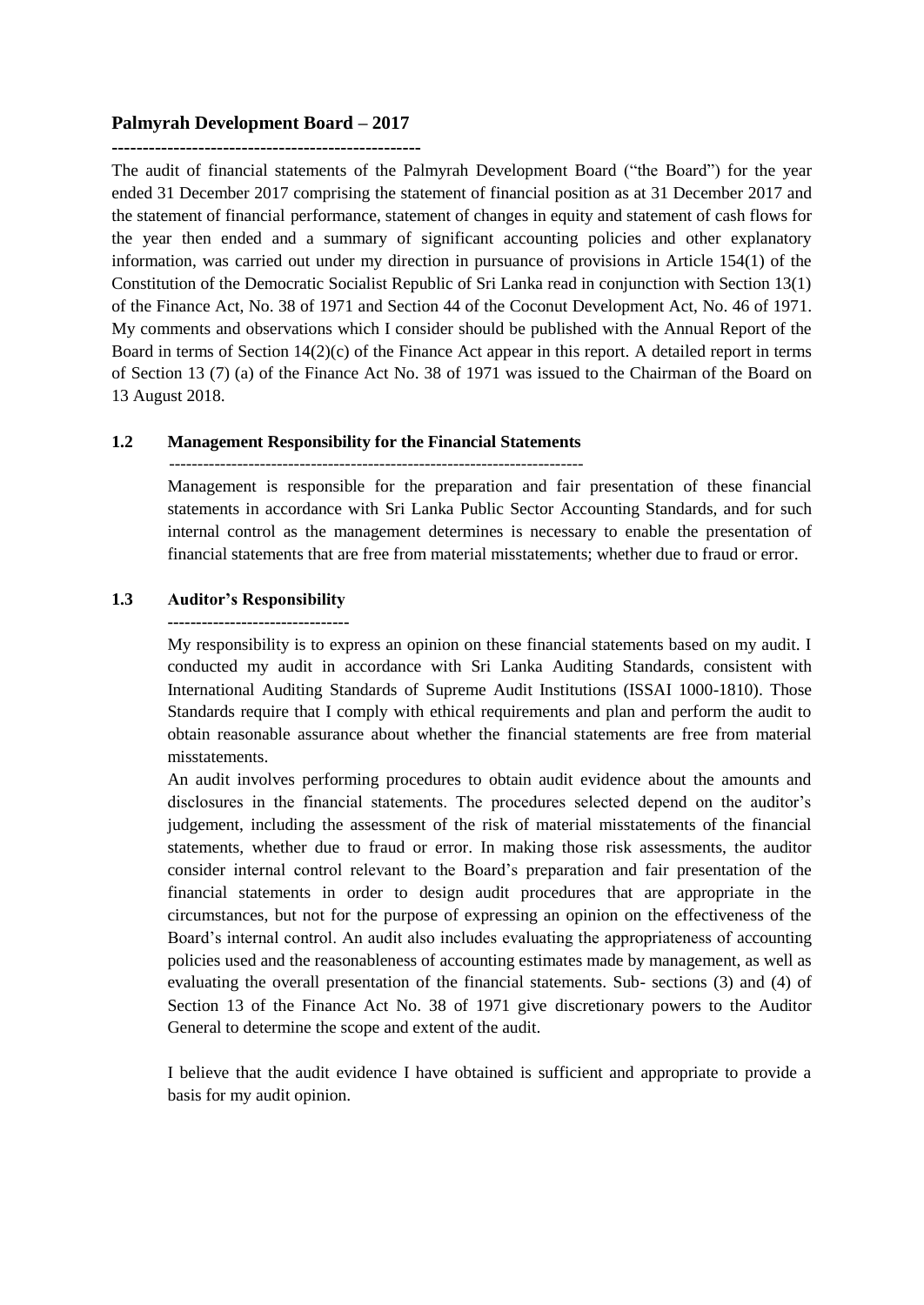### **1.4 Basis for Qualified Opinion**

---------------------------------------

My opinion is qualified based on the matters described in paragraph 2.2 of this report.

### **2. Financial Statements**

---------------------------

# **2.1 Qualified Opinion**

**------------------------**

In my opinion, except for the effects of the matters described in paragraph 2.2 of this report, the financial statements give a true and fair view of the financial position of the Board as at 31 December 2017 and its financial performance and cash flows for the year then ended in accordance with Sri Lanka Public Sector Accounting Standards.

# **2.2 Comments on Financial Statements**

# **2.2.1 Compliance with Sri Lanka Public Sector Accounting Standards (SLPSAS)**

--------------------------------------------------------------------------------------------------

**SLPSAS-07 Property, Plant and Equipment:** Six fully depreciated assets costing Rs.22,395,067 purchased during the previous years are being continuously used by the Board without re-assess the economic useful lifetime of such assets even in the year under review and accounted them accordingly.

# **2.2.2 Accounting Deficiencies**

---------------------------------- Receivables aggregating Rs.4,894,325 had remained outstanding for more than three years

without being recovered from 09 third parties. However, no provision for impairment had been provided thereon in the financial statements for the year under review.

# **2.3 Accounts Payable**

Actions had not been taken to settle or make suitable adjustments in the accounts after conducting proper investigation with regard to payables totalling Rs. 248,885 which remained in the accounts for more than three years.

# **2.4 Non – compliance with Laws, Rules, Regulations and Management Decisions**

-----------------------------------------------------------------------------------------------------

Instances of non – compliance with the Laws, Rules, Regulations and Management Decisions etc. observed in audit are given below.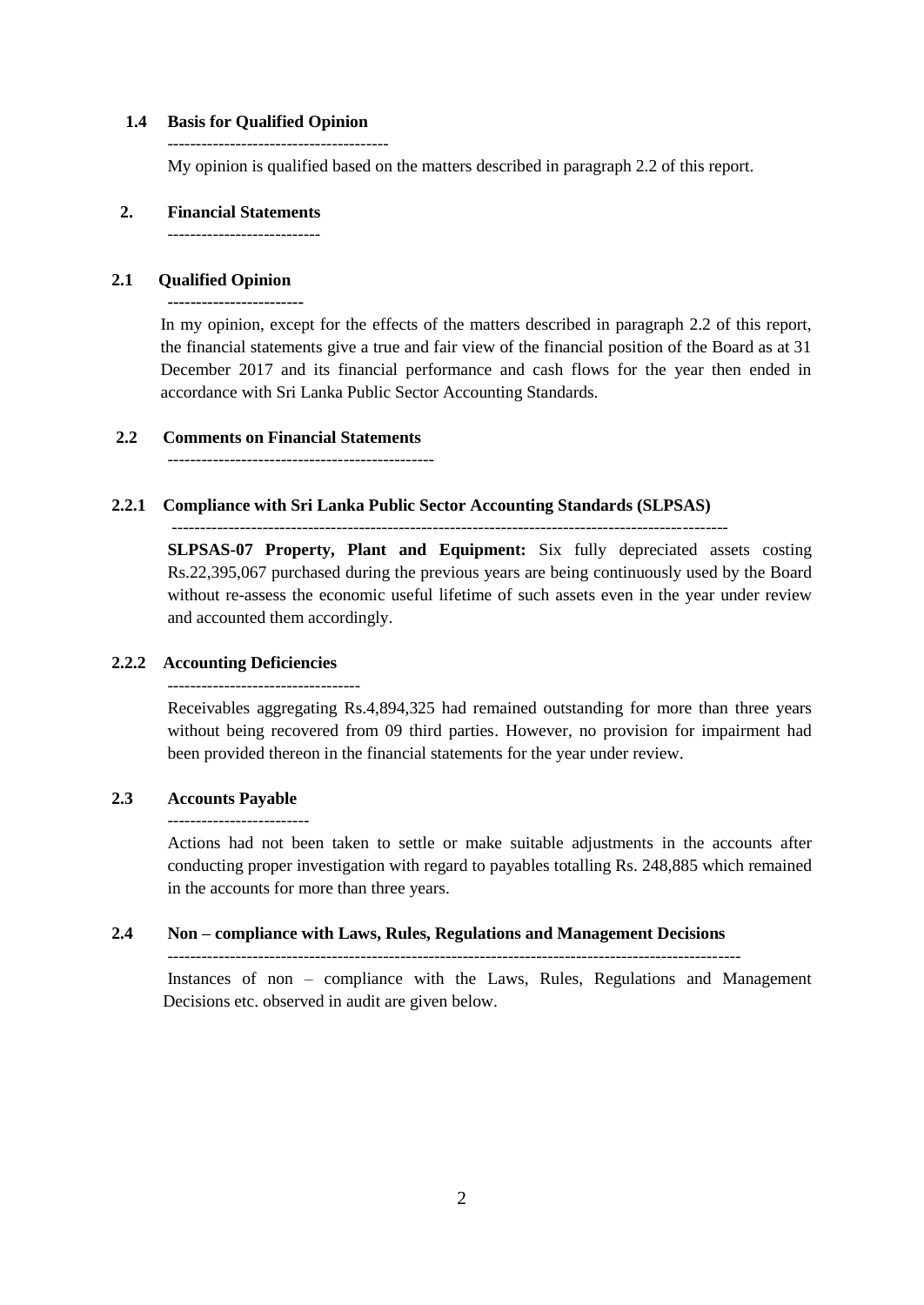| <b>Reference to Rules, Regulations</b><br>and Management Decisions etc.       | $Non-compliance$                                                                                                                                                                                                                                                     |  |  |  |
|-------------------------------------------------------------------------------|----------------------------------------------------------------------------------------------------------------------------------------------------------------------------------------------------------------------------------------------------------------------|--|--|--|
| Financial Regulations of the<br>Democratic Socialist Republic of<br>Sri Lanka |                                                                                                                                                                                                                                                                      |  |  |  |
| (i) Financial Regulation 110                                                  | A register pertaining to losses and damages had not<br>been maintained by the Board.                                                                                                                                                                                 |  |  |  |
| (ii) Financial Regulation 135                                                 | Financial authority had not been delegated by the<br>Chairman of the Board.                                                                                                                                                                                          |  |  |  |
| (iii) Financial Regulations 445, 715<br>and 751                               | Inventory registers by clearly showing the<br>(i)<br>receipts, issues and the balances carried<br>forwarded had not been promptly maintained<br>and proper stores procedures had not been<br>followed by the District Offices and Centres<br>belonging to the Board. |  |  |  |
|                                                                               | (ii) Actions on shortages, excesses and other<br>observations pointed out in the Boards of<br>Survey Reports for the previous year had not<br>been taken.                                                                                                            |  |  |  |

(b) **Public Enterprises Circular No. PED/12 of 02 June 2003**

Paragraph 4.2.5 The Board had not institute systems for effective management of its working capital by reviewing the following statements on a monthly basis at Board Meetings,

- (i) Age analysis of debtors and creditors
- (ii) Age analysis of stocks
- (iii) Statement identifying old, slow moving and obsolete stocks and other items.

# **3. Financial Review**

----------------------

# **3.1 Financial Results**

----------------------

According to the financial statements presented, the working of the Board had resulted in a deficit of Rs. 131,952,115 for the year under review as compared with the corresponding deficit of Rs. 128,597,258 for the preceding year, thus indicating a further deterioration of Rs. 3,354,857 in the financial results of the Board. Increase of development and training expenditure by Rs.8, 739,881 was the main reason attributed for this deterioration.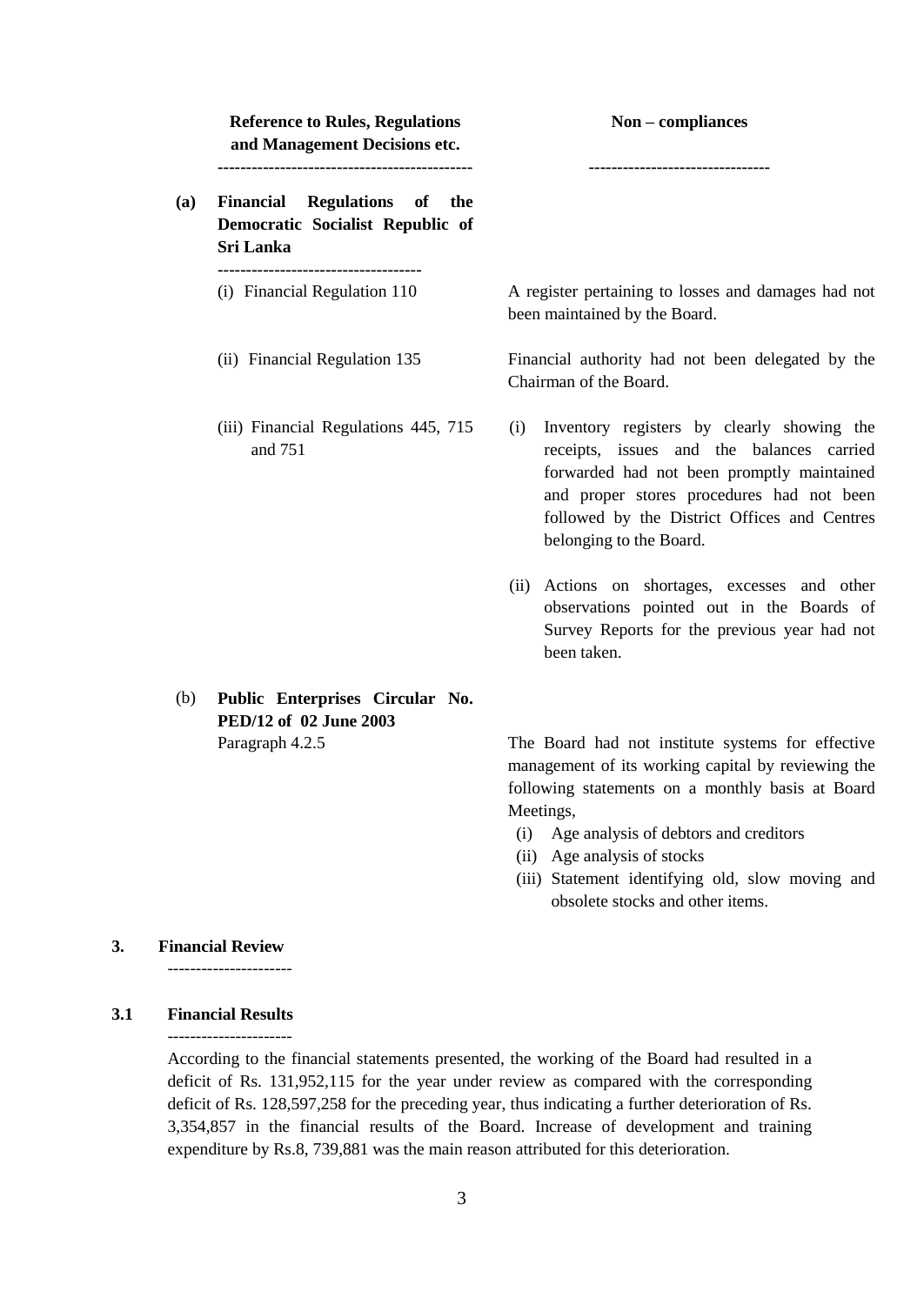Even though the operations of the Board during the under review had resulted in a deficit of Rs. 131.95 million, the contribution of the Board to the country during the year under review was Rs. 208.91 million. Further, the value addition of the Board as at the end of the year under review after taking into accounts the personal emoluments and depreciations for the year under review was Rs. 76.96 million.

## **3.2 Analytical Financial Review**

------------------------------------

The following observations were made.

- (a) Although the total operating expenditure of the Board for the year under review was Rs. 181,303,559, out of this a sum of Rs. 123,078,150 or 67 per cent had represented the expenditure incurred for personnel emoluments.
- (b) Gross Profit Margin of the Board had increased from 19 per cent in the previous year to 27 per cent in the year under review due to not charged the employee cost of Katphakam Centres in the computation of Gross Profit for the year under review.
- (c) Gross Profit of the Katphakam Centres had covered only 09 per cent of the employee cost of the Board for the year under review.

# **4. Operating Review**

## **4.1 Performance**

The following observations were made.

- (a) The Board had not taken action to achieve its main objectives to contribute for national economic growth, healthy society and reduce solid waste problems through increasing its products levels and extending the markets for various types of palmyrah products such as jaggery, traeable, sweet toddy, sugar candy, bottle toddy, vinegar, bottled pulb, pannadu, pani pannadu, jam, cordial, ready to serve drink, medicinal based products, tuber (fresh), dried tuber, dried tuber flour, boiled tuber flour, palm posha, biscuits, cakes, traditional handicrafts, rattan like weaving baskets, weaving chairs, boxes for packing cashew, tea and spices, hats, mats, ekel products such as, brooms, tooth picks, skew sticks, etc, flower pots, ornamentals, wall hangers, fibre dust as growing media for horticultural plants, soil salinity control, hard fibre heavy brushes, medium fibre - cleaning and household brushes, soft fibre, yarn, fibre handicrafts, construction purposes, furniture making, chip boars and fuel wood.
- (b) Certain targets set out in the Action Plan for the year 2017 regarding the jaggery production, pulp production and fibre production had not been achieved.
- (c) The Board had not taken actions to export palmyrah handicrafts and related products for the purposes of livelihood development of depended families.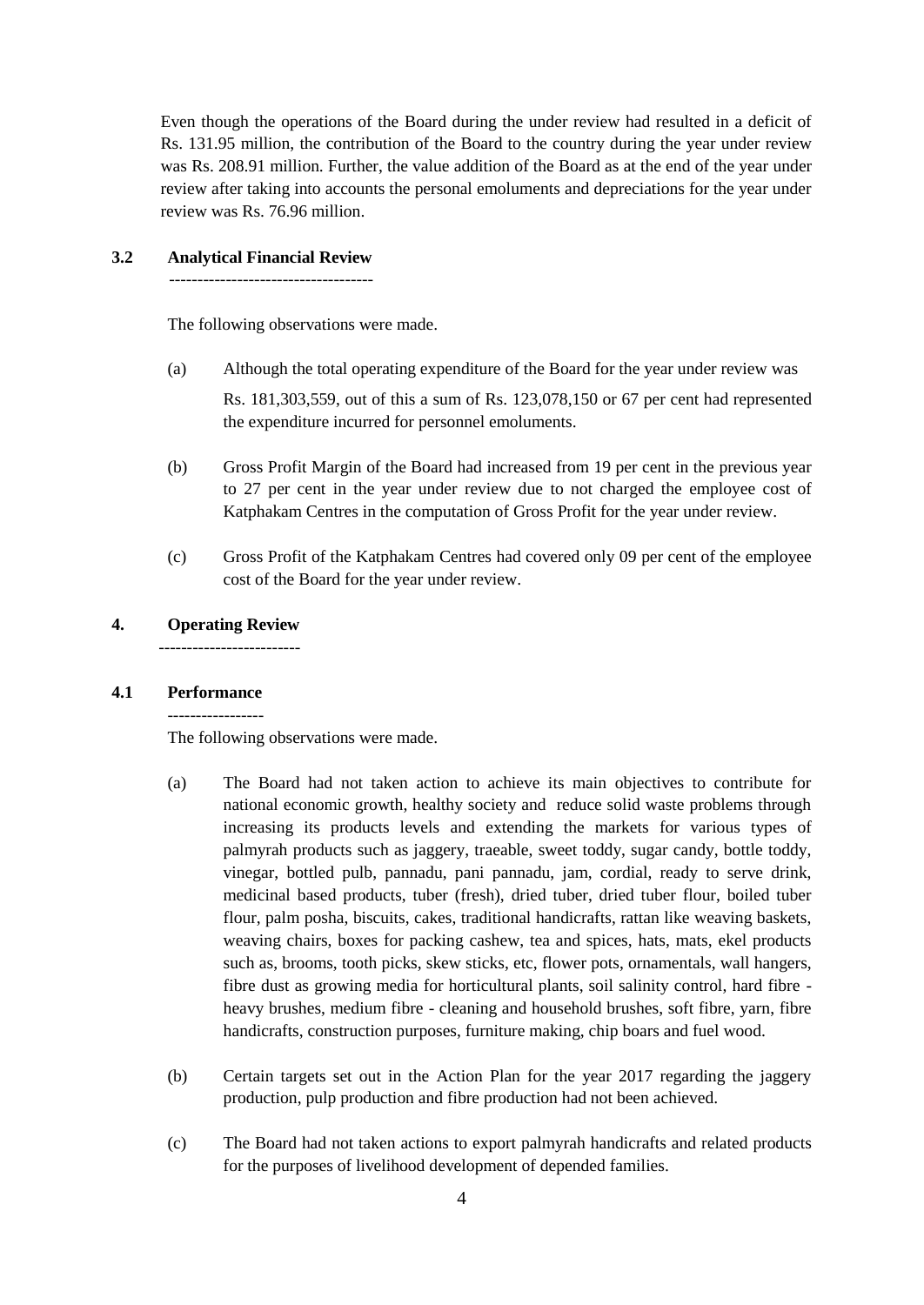### **4.2 Operating Weaknesses**

-------------------------------

# **4.2.1 Operation of Thickam Distillery Project**

----------------------------------------------------

The following observations are made.

- a) Action had not been taken to recover the monthly royalty and lease rental of Rs.1,609,453 since May 2008 from the Vadamaradchy Palm Development Corporative Society Cluster Project in terms of Sections 01 and 02 of the lease agreement entered into with above Society.
- b) Provisions of Rs.112.5 million and Rs.150 million had been provided by the Ministry of Prison Reforms, Rehabilitation, Resettlement and Hindu Religious Affairs in the years 2016 and 2017 respectively for the renovation of the Thickam Distillery which not operated after the year 2015. However, action had not been taken to comments the operation of the Distillery even up to 26 September 2018 by utilizing the above provisions.

# **4.2.2 Model Farms Running at Loss**

Four Model Farms had continuously running at loss over last 05 years and the losses sustained during the year under review and in the previous 04 years are given below.

| Name of the<br><b>Model Farm</b> | Net loss for the years |           |           |           |           |
|----------------------------------|------------------------|-----------|-----------|-----------|-----------|
|                                  | 2017                   | 2016      | 2015      | 2014      | 2013      |
|                                  | Rs.                    | Rs.       | Rs.       | Rs.       | Rs.       |
| Kudathnanai                      | 259,108                | 276,556   | 688,821   | 545,045   | 462,273   |
| Mamunai                          | 411,543                | 452,418   | 608,282   | 694,221   | 571,755   |
| Delft                            | 2,168                  | 56,828    | 60,000    | 61,620    | 380,044   |
| Puliyankulam                     | 830, 097               | 2,283,204 | 2,383,310 | 1,771,618 | 700,423   |
| <b>Net loss</b>                  | 1,502,916              | 3,069,006 | 3,740,413 | 3,072,504 | 2,114,495 |

Further, another four Models Farms namely Mamunai, Ariviyal Nagar , Ootupulam and Mulankavil situated in a land with the total extent of 137 acres had not been commenced their activities since 2010.

### **4.2.3 Operation of Palmyra Research Institution**

----------------------------------------------------------

The following observations are made.

(a) Although a sum of Rs. 74 million had been spent for conducting research activities during the period from 2010 to 2017, the small and medium entrepreneurs or the Palmyrah community had not benefitted by these research activities.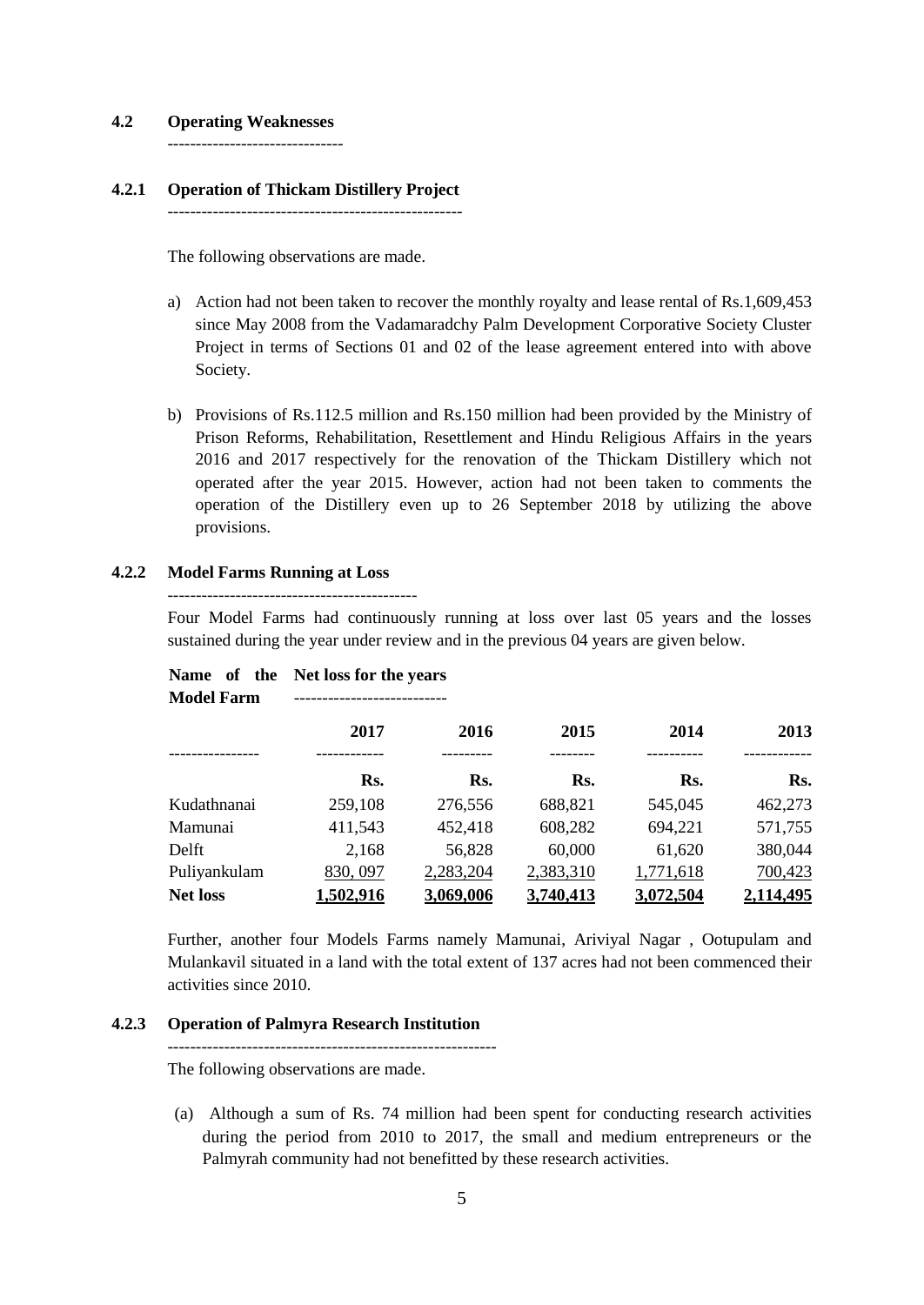- (b) There is no scientific evaluation procedure to approve research proposals.
- (c) The Researches had not made their attention to introduce alternative and attractive handicrafts products in order to reduce the polythene usage of the country.

# **4.2.4 Operation of Katpakam Sales Centres**

Two Katpakam Sales Centres running at loss aggregating Rs.119,880 during the year under review due to operation of sales centres without an strategic marketing plan and proper monitoring system.

## **4.3 Contract Administration**

The following observations are made.

- (a) A sum of Rs.4,122,497 had been spent during the year under review to construct a production centre for the Board and it should be completed on or before 28 February 2017. However, it had been handed over to the Board on 23 February 2018 with the delay of 337 days after completing only 90 per cent of the works and liquidated damage had also not been imposed to the contractor for the delay.
- (b) The Ministry of Prison Reforms, Rehabilitation, Resettlement and Hindu Religious Affairs had released an amount of Rs. 25 million to construct a two story building for Palmyrah School at Kaithady. However, the construction works had not been carried out during the year under review except laid the foundation stone.

# **4.4 Irregular Transactions**

The following observations were made.

(a) Internal Auditor of the Board has been recruited on permanent basis during the year 2011 and he was paid a monthly salary of Rs.55,671 during the year under review. In addition to that, he was paid other allowances aggregating Rs.128,448 in the year 2017. In the same time he was working as a Senior Assistant Internal Auditor at the University of Uva Wellassa during this period without acknowledge to the Board or obtain required approvals from relevant authority.

According to the information made available for audit, he was obtained a salary of Rs.600,000 from the University of Uva Wellassa on behalf of his service provided to the University during the period from 01 August 2017 to 31 July 2018. Further, he was obtained an amount of Rs.72,000 as travelling claim by submitting forged documents to the Board.

(b) Salary increments totalling Rs.4,280,600 had been granted to 08 officers of the Board contrary to the provisions in the Scheme of Recruitments and Promotions. As a result, an excess contribution of Rs. 627,577 had to be made to the Employee Provident Fund and Employee Trust Fund on behalf of the above officers.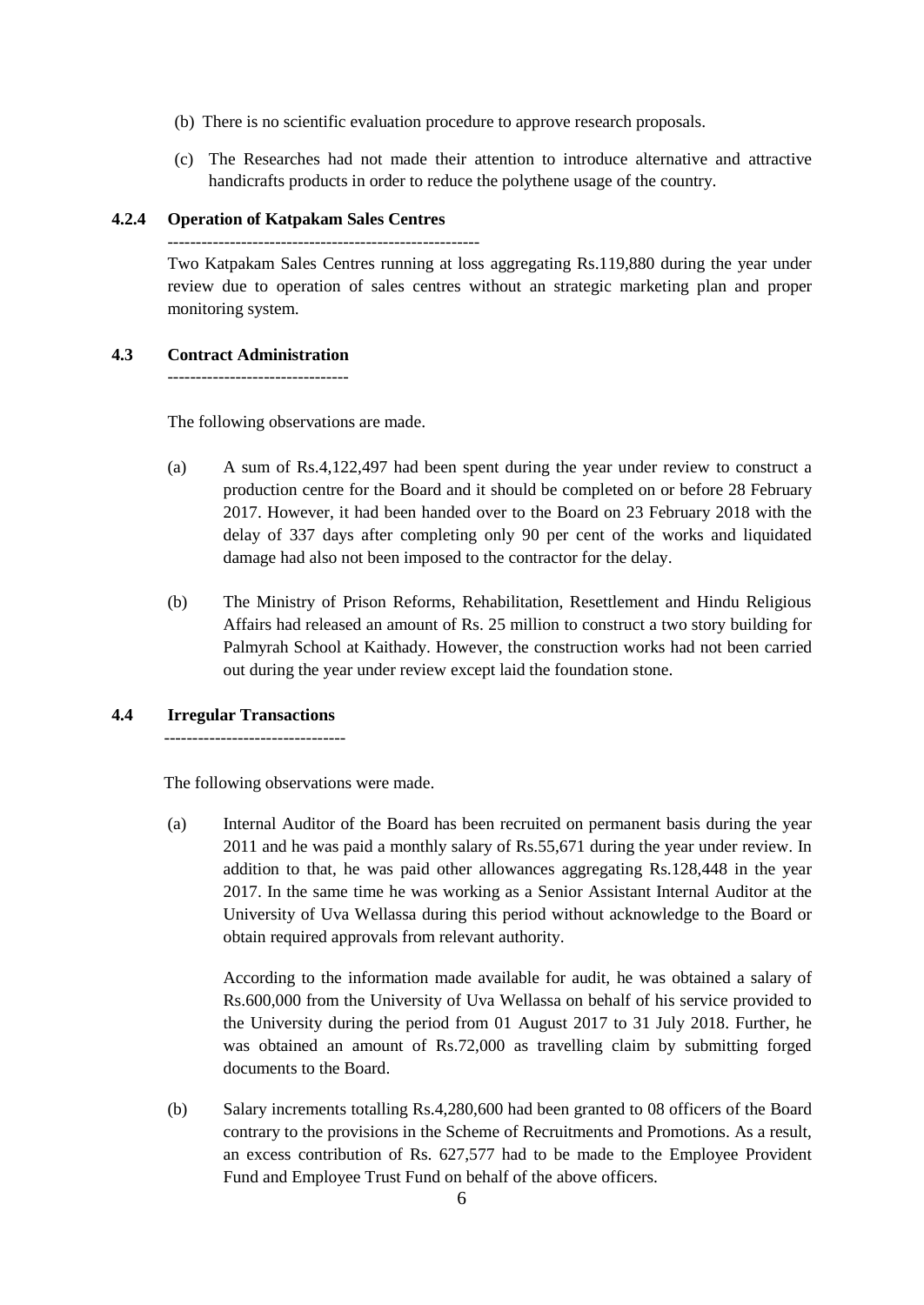## **4.5 Human Resources Management**

--------------------------------------------

The following observations were made.

- (a) Service of 02 casual employees in primary level had been continuously obtained without being taken action to fill those vacancies permanently and no action had been taken to obtain the approval for 10 excess cadres in primary level.
- (b) Efficiency Bar examinations for 212 officers who possessing various posts in the Board had not been conducted. As a result of that their services had not been confirmed even up to 26 September 2018. Further, the educational qualifications of those officers had not got confirm from relevant institutions over last 12 years.
- (c) Although the Scheme of Recruitments and Promotions was approved by the Department of Management Services in 2012, no proper action had been taken to regularize the existing cadre and payment of salaries according to that Scheme.

# **4.6 Utilization of Vehicles**

-----------------------------

Action had not been taken to repair and utilize 05 Land Masters, 01 Motor Car -Jeep, 01 Motor Bike, 01 Tractor and 01 Bowser for the activities of the Board.

## **4.7 Sustainable Development**

--------------------------------

Action had not been taken to identify the Sustainable Development Goals and Targets which related with the activities of the Board together with milestones in respect of achieving those goals and targets due to un-aware of the said Agenda for the year 2030.

### **5. Accountability and Good Governance**

-----------------------------------------------

# **5.1 Internal Audit**

------------------

The following observations were made.

- (a) An Internal Audit Plan of the Board had not been prepared at the beginning of the year.
- (b) Quarterly internal audit reports and copies of audit queries had not been rendered to the Auditor General.
- (c) Construction works and activities of the Palmyrah Research Institution had not been subject to audit of the Internal Audit Unit even though several million of rupees spend for research works every year.